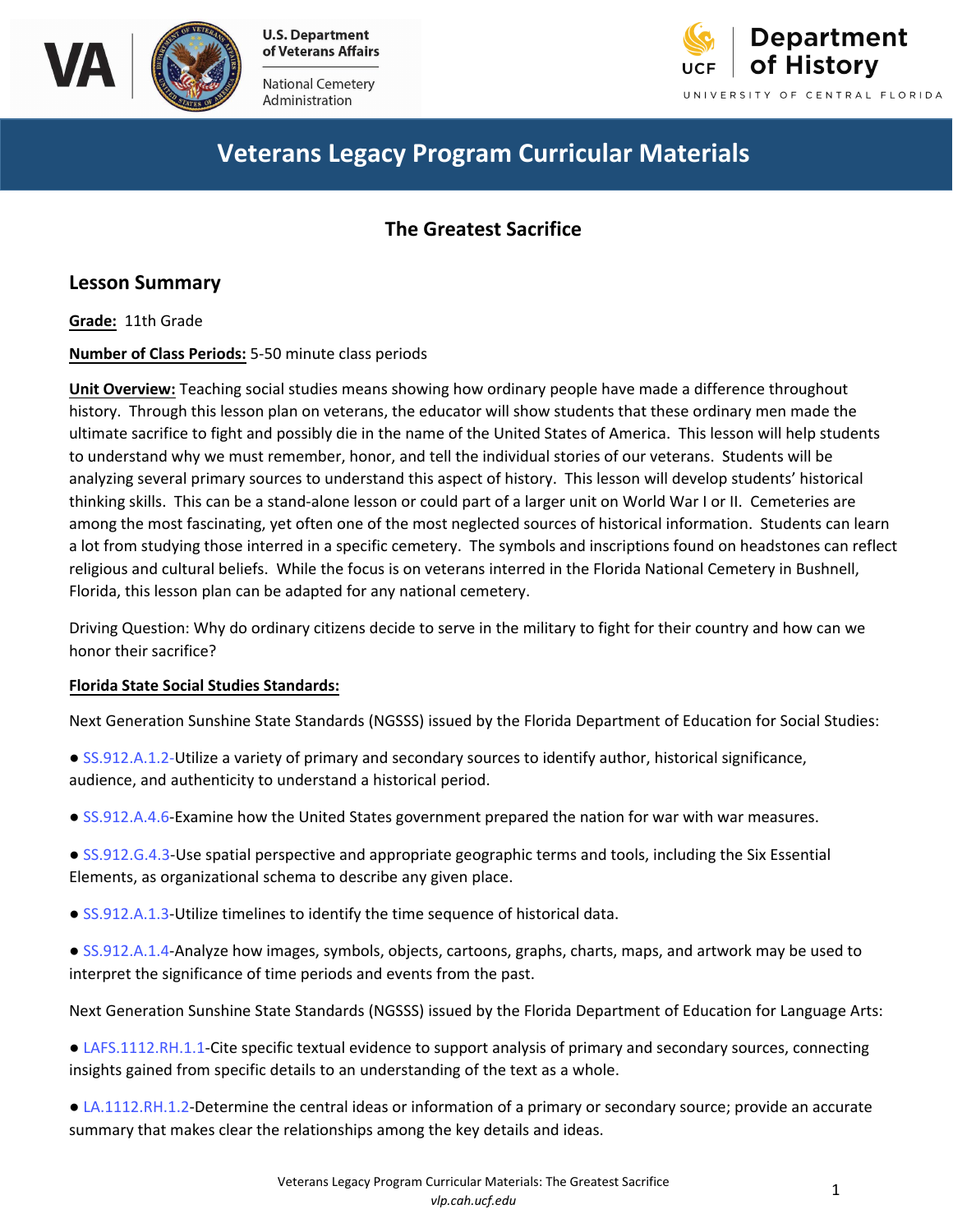

National Cemetery Administration



### **Veterans Legacy Program Curricular Materials**

#### **Historical Context:**

Deciding to serve in the military is a sacrifice that many made during World War I and II. It is often difficult for students to understand why a person would voluntarily choose to fight for their country. Some enlist due to a feeling of patriotism or a sense of duty to one's country. Others may join due to social or economic pressures. Some may even had wanted an adventure. People were also persuaded by the many propaganda posters depicting service as being a noble cause.

#### **Lesson–The Greatest Sacrifice**

 During this lesson, the students will analyze biographies of veterans interred at the Florida National Cemetery small booklet to commemorate a specific veteran's life and contributions to society. Students will then in Bushnell, FL. They will examine a veteran's history to understand their experiences. Students will create a recreate an appropriate epitaph for the veteran based on their study of the veteran. This lesson will culminate in writing a letter to the President regarding why citizens should study the lives of veterans. It may be helpful to reintroduce the concepts of the World War I or II. (Note: An additional day may be used for a field trip to the actual cemetery)

#### **Lesson 1 - Materials**

Primary Sources:

- Teacher's choice of biographies of veterans interred in the Florida National Cemetery in Bushnell, FL. Available at [here.](https://vlp.cah.ucf.edu/biographies.php)
- Teachers can also access 16 packets that include the veteran bios and various primary documents about those veterans [here.](https://vlp.cah.ucf.edu/k12.php)
- For those looking to adapt these lessons for younger grade levels, some grade appropriate biographies can be found [here](https://vlp.cah.ucf.edu/k12.php).

Worksheets/Graphic Organizers ( direct links provided below)

- [Photograph Analysis Sheet](https://www.archives.gov/files/education/lessons/worksheets/photo_analysis_worksheet.pdf)
- [Written Document Analysis Sheet](https://www.archives.gov/files/education/lessons/worksheets/written_document_analysis_worksheet.pdf)
- [Persuasive Graphic Organizer](ttp://bhsmoon.weebly.com/uploads/4/6/4/3/4643315/ghsgwt_persuasive_writing_graphic_organizers.pdf)

#### **Procedure (Instruction and Assessment)**

 **Activity 1:** The teacher will remind the students about the basic events in World War I or II and the fact that we needed people to enlist and fight. Students will be shown pictures of the Florida National Cemetery in Bushnell, FL (or a field trip to the actual cemetery). Students will be introduced to several biographies of veterans interred at the cemetery and will be given document analysis sheets. Students will work in pairs to analyze the documents.

**Activity 2:** Students will continue analyzing the biographies and begin to create their booklets.

 **Activity 3:** The teacher will explain epitaphs and show examples. Have students answer the following question: How should a person be remembered and memorialized? Discussion will follow about the importance of remembering a person's contributions no matter how big or small. Students will recreate an epitaph for the veterans they had been studying and analyzing. Students will finish their booklets.